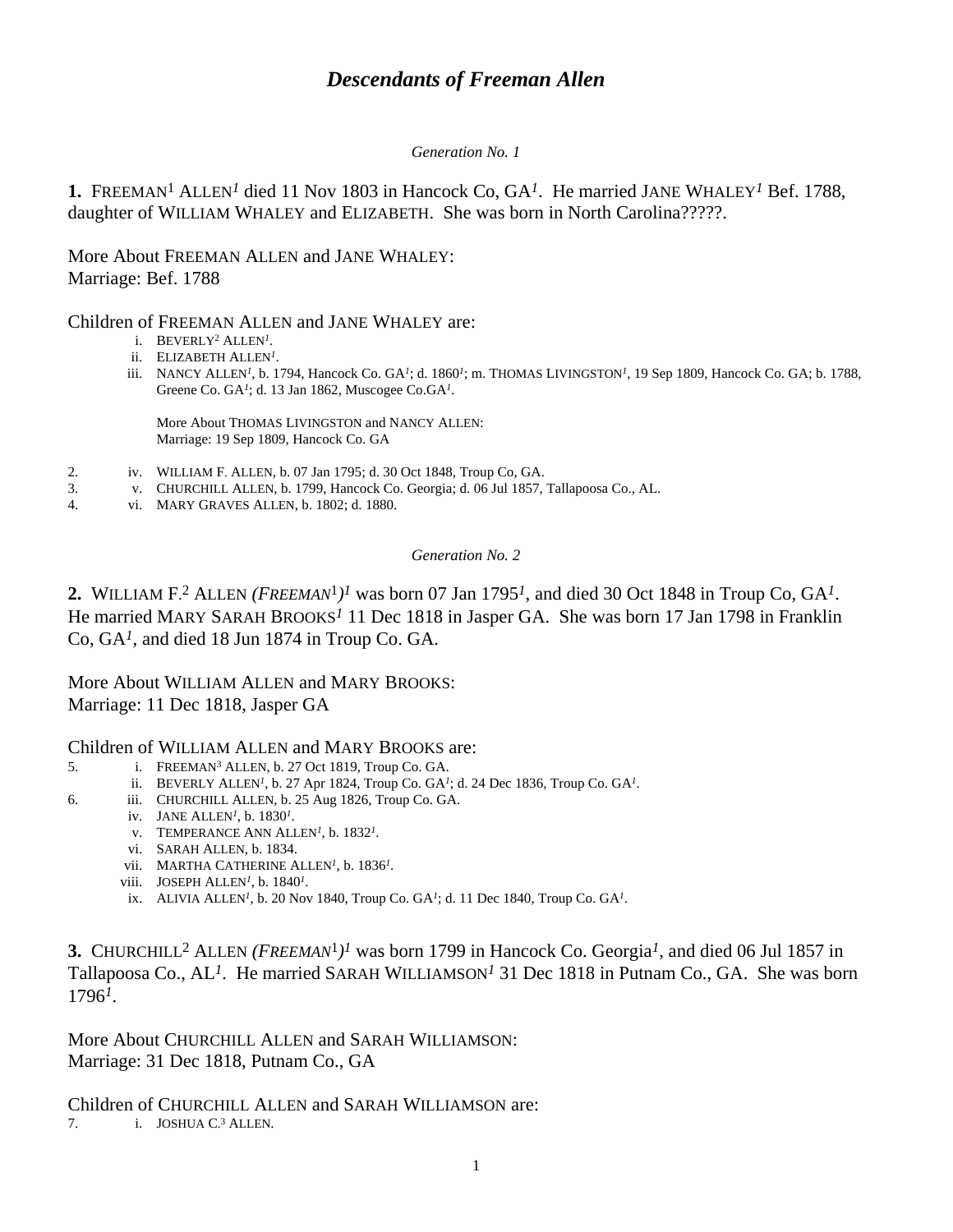- 8. ii. LOUISA ALLEN.
- 9. iii. WILLIAM ALLEN, b. 1826, Georgia; d. 10 Oct 1878, Cass County, TX.
- 10. iv. BEVERLY ALLEN, b. 1828, Georgia; d. 20 Dec 1862.

**4.** MARY GRAVES2 ALLEN *(FREEMAN*1*)1* was born 1802*1*, and died 1880*1*. She married WILLIAM WILLIAMSON*1* 20 Dec 1820 in Putnam Co.Ga.

More About WILLIAM WILLIAMSON and MARY ALLEN: Marriage: 20 Dec 1820, Putnam Co.Ga

Child of MARY ALLEN and WILLIAM WILLIAMSON is: i. BEVERY FREEMAN ALLEN3 WILLIAMSON*1*.

*Generation No. 3*

**5.** FREEMAN3 ALLEN *(WILLIAM F.* 2*, FREEMAN*1*)1* was born 27 Oct 1819 in Troup Co. GA*1*. He married MARY ANN FROST 18 Dec 1839.

More About FREEMAN ALLEN and MARY FROST: Marriage: 18 Dec 1839

Children of FREEMAN ALLEN and MARY FROST are:

- i. WILLIAM J. 4 ALLEN, b. 1841.
- ii. FRANCIS U. ALLEN, b. 1845.

**6.** CHURCHILL3 ALLEN *(WILLIAM F.* 2*, FREEMAN*1*)1* was born 25 Aug 1826 in Troup Co. GA*1*. He married MARTHA E CLEVELAND*1* 26 Dec 1847 in Troup Co.GA, daughter of BENJAMIN CLEVELAND and AMELIA HOOPER.

More About CHURCHILL ALLEN and MARTHA CLEVELAND: Marriage: 26 Dec 1847, Troup Co.GA

Child of CHURCHILL ALLEN and MARTHA CLEVELAND is: i. THOMAS4 ALLEN, b. 1848.

**7.** JOSHUA C. 3 ALLEN *(CHURCHILL*2*, FREEMAN*1*)1*. He married MARY E. COOK 25 Dec 1862 in Chambers County, AL.

More About JOSHUA ALLEN and MARY COOK: Marriage: 25 Dec 1862, Chambers County, AL

Child of JOSHUA ALLEN and MARY COOK is: 11. i. REX4 ALLEN, d. 1926.

**8.** LOUISA3 ALLEN *(CHURCHILL*2*, FREEMAN*1*)1*. She married SIMEON M. OLIVER*1* 1841 in Jasper County, GA, son of CALEB OLIVER and NANCY WHITE. He was born 1820*1*.

More About SIMEON OLIVER and LOUISA ALLEN: Marriage: 1841, Jasper County, GA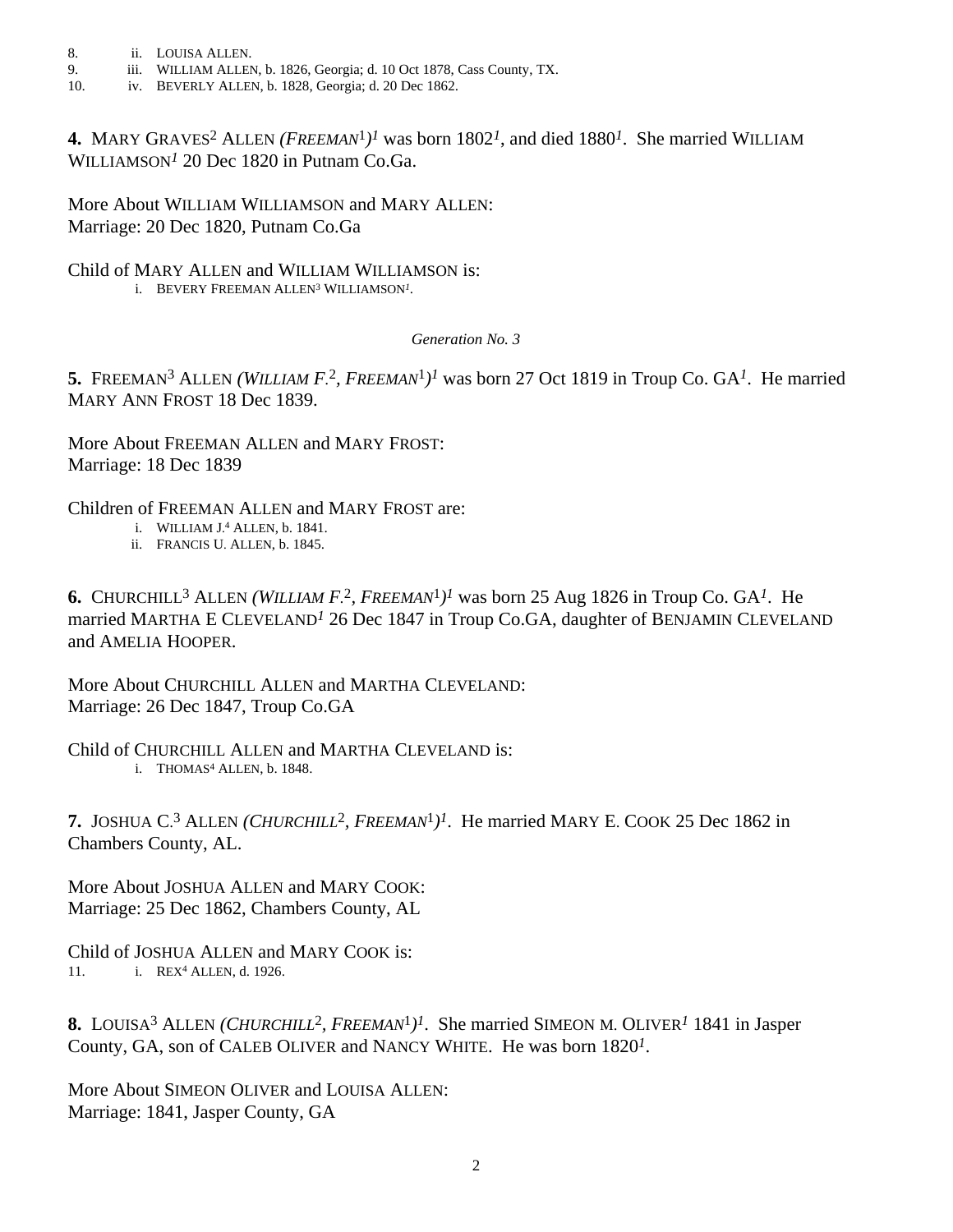#### Children of LOUISA ALLEN and SIMEON OLIVER are:

- i. SIMEON4 OLIVER*1*.
- ii. MARY ETHA OLIVER*1*, b. 1842, New Site, AL*1*; m. WILIAM HENRY OLIVER*1*, 23 Mar 1857, Tallapoosa Co. Alabama.

More About WILIAM OLIVER and MARY OLIVER: Marriage: 23 Mar 1857, Tallapoosa Co. Alabama

- 12. iii. WINSTON CALEB OLIVER, b. 1843, New Site, AL.
	- iv. NANCY OLIVER, b. 1846, New Site, Tallapoosa Co. AL.
	- v. VRIELA OLIVER, b. 1847.
	- vi. SEABORN OLIVER, b. 1849; m. NANCY DUNN, 06 Jan 1874, Tallapoosa Co. Alabama.

More About SEABORN OLIVER and NANCY DUNN: Marriage: 06 Jan 1874, Tallapoosa Co. Alabama

vii. SUPRONIA OLIVER, b. 1852, New Site, Tallapoosa Co. AL; m. JOHN ORR, 05 Jan 1871, Tallapoosa Co. Alabama.

More About JOHN ORR and SUPRONIA OLIVER: Marriage: 05 Jan 1871, Tallapoosa Co. Alabama

viii. EMILY OLIVER, b. 1857; m. HEZEKIAH ALLEN, 31 Dec 1874, Tallapoosa Co. Alabama.

More About HEZEKIAH ALLEN and EMILY OLIVER: Marriage: 31 Dec 1874, Tallapoosa Co. Alabama

- ix. MARTHA OLIVER, b. 1861, New Site, Tallapoosa Co. AL.
- x. LUCINDA OLIVER, b. 1862, New Site, Tallapoosa Co. AL; m. REX ALLEN, 12 May 1881, Tallapoosa Co. Alabama; d. 1926.

More About REX ALLEN and LUCINDA OLIVER: Marriage: 12 May 1881, Tallapoosa Co. Alabama

**9.** WILLIAM3 ALLEN *(CHURCHILL*2*, FREEMAN*1*)1* was born 1826 in Georgia*1*, and died 10 Oct 1878 in Cass County, TX. He married MARY AGNES BRADLEY 16 Jan 1851 in Tallapoosa Co. Alabama. She was born Abt. 1835 in Tennessee.

More About WILLIAM ALLEN and MARY BRADLEY: Marriage: 16 Jan 1851, Tallapoosa Co. Alabama

#### Children of WILLIAM ALLEN and MARY BRADLEY are:

- i. QUITMAN4 ALLEN, b. Abt. 1852; d. 09 Nov 1858, Cass County, TX.
- ii. EUGENIA ALLEN, b. 1857, Cass County, TX.
- iii. INA ELIZABETH ALLEN, b. 1859, Cass County, TX; d. 1863, Cass County, TX.

**10.** BEVERLY3 ALLEN *(CHURCHILL*2*, FREEMAN*1*)1* was born 1828 in Georgia*1*, and died 20 Dec 1862*1*. He married (2) MARY C GOSS*1* 15 Aug 1850 in Tallapoosa Co. A, daughter of CHARLES GOSS and MAHALA SMITH. She was born Abt. 1830 in GA*1*, and died Abt. 1855 in Tallapoosa Co. AL*1*. He married (3) MARINA SERENA GOSS 22 Nov 1855 in Tallapoosa Co. Alabama*1*, daughter of CHARLES GOSS and MAHALA SMITH. She was born 1834 in Harris Co. GA, and died 03 Aug 1912 in Chambers  $Co. AL<sup>*I*</sup>$ .

Marriage Notes for BEVERLY ALLEN and MARY GOSS: [Allen.FTW]

Recorded in Book III p. 12 Marriage book, Dadeville, Alabama

More About BEVERLY ALLEN and MARY GOSS: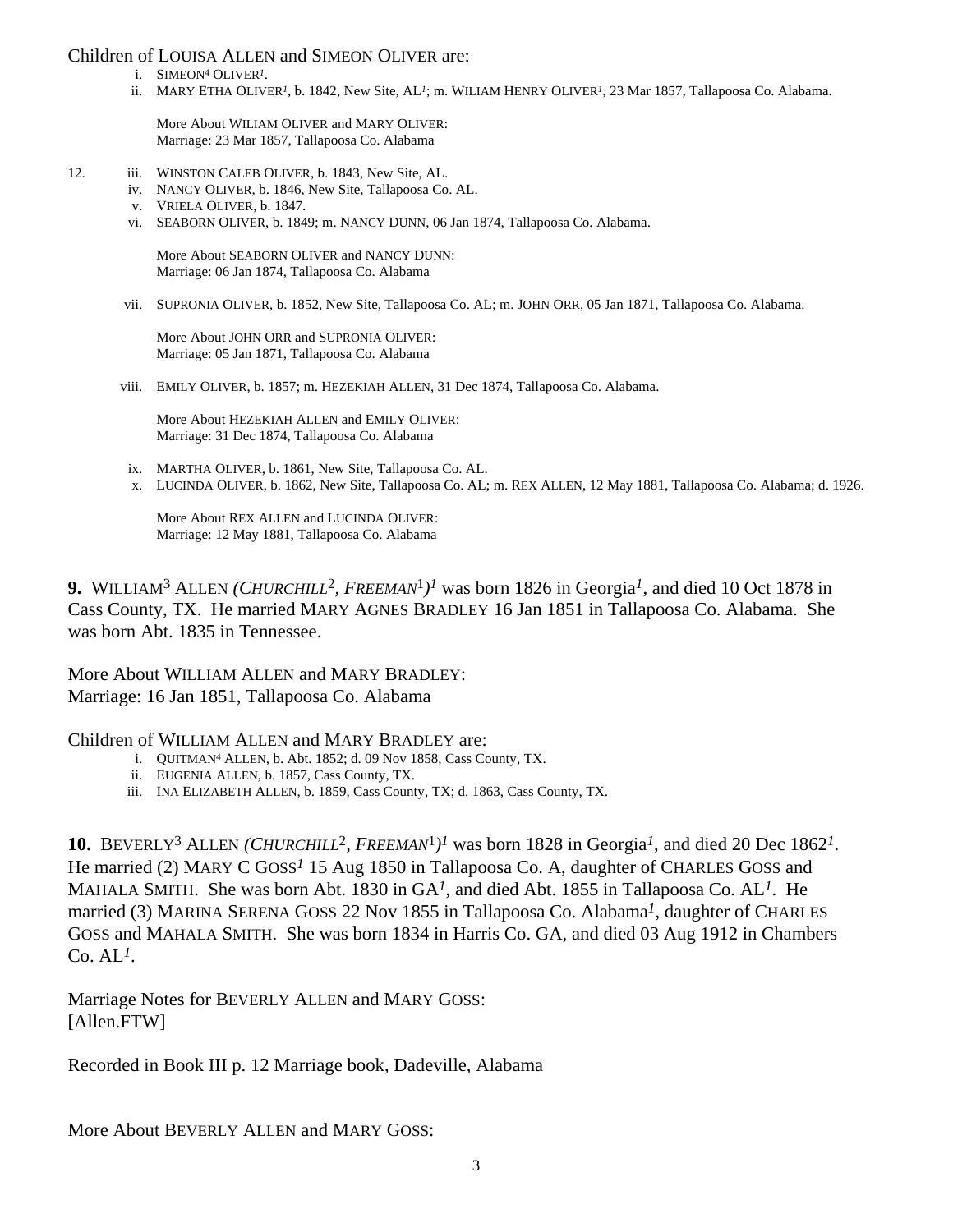Marriage: 15 Aug 1850, Tallapoosa Co. A

Marriage Notes for BEVERLY ALLEN and MARINA GOSS: [Allen.FTW]

Recorded in Book IV page 59 Tallapoosa County, AL

More About BEVERLY ALLEN and MARINA GOSS: Marriage: 22 Nov 1855, Tallapoosa Co. Alabama*1*

#### Children of BEVERLY ALLEN and MARY GOSS are:

- 13. i. CHURCHWELL H. 4 ALLEN, b. 17 Jul 1851, Alabama; d. 21 Nov 1916, Chambers Co.AL.
- 14. ii. CHARLES SIMEON HAMILTON ALLEN, b. 15 Jun 1853, Newsite, Alabama; d. 16 Nov 1907.
- 15. iii. MAHALA HALEY ALLEN, b. 1855; d. 16 Aug 1887, Tallapoosa Co. AL.

#### Children of BEVERLY ALLEN and MARINA GOSS are:

- iv. SARAH ELIZABETH4 ALLEN*1*, b. 1856*1*.
- 16. v. HAZEKIAH FLEMING ALLEN, b. 05 Jan 1858; d. 11 Mar 1917.
- 17. vi. LUCY V. ALLEN, b. 1860.
- 18. vii. ALICE BEATRICE ALLEN, b. 28 Sep 1861; d. 15 Jul 1887, Tallapoosa Co. AL.
- 19. viii. MARY JANE ALLEN, b. 10 Apr 1862; d. 14 Dec 1938, AL.

#### *Generation No. 4*

**11.** REX4 ALLEN *(JOSHUA C.* 3*, CHURCHILL*2*, FREEMAN*1*)* died 1926. He married LUCY OLIVER 12 May 1881 in Tallapoosa Co. Alabama. She was born 1862 in New Site, AL.

More About REX ALLEN and LUCY OLIVER: Marriage: 12 May 1881, Tallapoosa Co. Alabama

Child of REX ALLEN and LUCY OLIVER is:

20. **i.** WALTER ROCKFELLER<sup>5</sup> ALLEN, b. Oct 1883.

**12.** WINSTON CALEB4 OLIVER *(LOUISA*3 *ALLEN, CHURCHILL*2*, FREEMAN*1*)1* was born 1843 in New Site, AL*1*. He married NANCY HAMLET*1* 27 Mar 1865 in Tallapoosa Co. Alabama.

More About WINSTON OLIVER and NANCY HAMLET: Marriage: 27 Mar 1865, Tallapoosa Co. Alabama

### Child of WINSTON OLIVER and NANCY HAMLET is:

i. CALVIN VESPER<sup>5</sup> OLIVER, m. LEVANGIE ALWIDA NEWMAN, 16 Oct 1906.

More About CALVIN OLIVER and LEVANGIE NEWMAN: Marriage: 16 Oct 1906

**13.** CHURCHWELL H. 4 ALLEN *(BEVERLY*3*, CHURCHILL*2*, FREEMAN*1*)1* was born 17 Jul 1851 in Alabama*1*, and died 21 Nov 1916 in Chambers Co.AL*1*. He married MARY ELIZABETH BISHOP*1* 30 Jan 1873 in Chambers Co. AL, daughter of BENJAMIN BISHOP and ELIZABETH QUATTLEBAUM. She was born 07 Jun 1855 in Alabama*1*, and died 02 Mar 1934 in Chambers Co. AL*1*.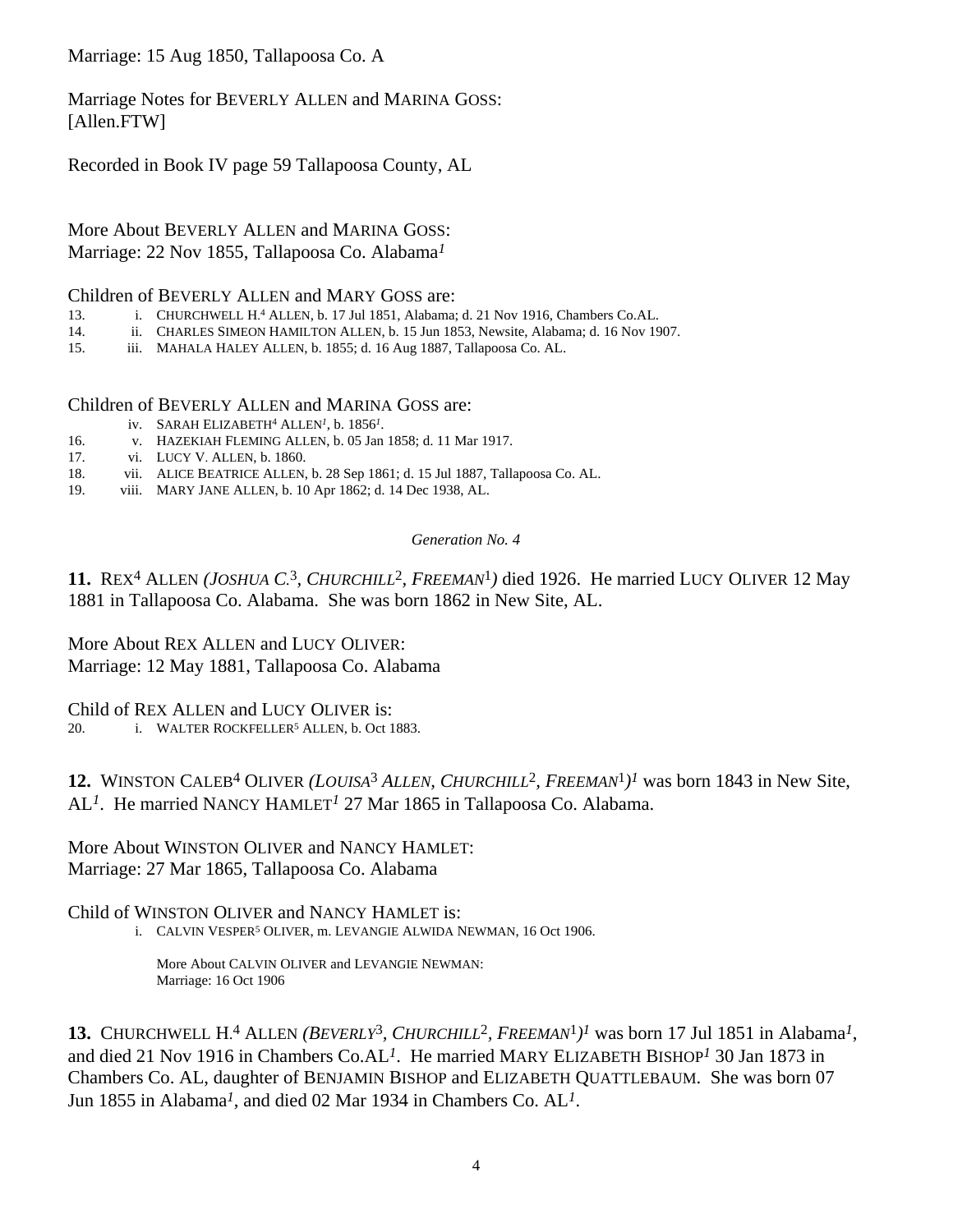# More About CHURCHWELL ALLEN and MARY BISHOP: Marriage: 30 Jan 1873, Chambers Co. AL

### Children of CHURCHWELL ALLEN and MARY BISHOP are:

- i. LEOLA5 ALLEN*1*, b. 01 Sep 1873*1*; d. 07 Dec 1892.
- 21. ii. EMMA A. ALLEN, b. 30 Nov 1875; d. 10 Mar 1924, Alabama.
	- iii. BILL ALLEN*1*, b. 18 Jan 1878*1*.
	- iv. MATILDA ALLEN*1*, b. 23 Dec 1879*1*; d. 07 Sep 1903*1*.
- 22. v. GEORGE JOSHAWAY ALLEN, b. 29 Mar 1882, Chambers Co AL; d. 22 Oct 1936, Ridge Grove, AL. vi. BEN ALLEN*1*, b. 27 Feb 1884*1*; d. 15 Jul 1969*1*.
	- vii. BEVERLY ALLEN*1*, b. 27 Feb 1884*1*; d. 27 Feb 1917*1*.
- 23. viii. JOHN A. ALLEN, b. 07 May 1886, Alabama; d. 12 Jan 1946, Tallapoosa Co. AL.
- ix. WILLIAM ALLEN*1*, b. 12 Sep 1888*1*; d. 03 Sep 1961; m. SUSIE LEE; b. 18 Oct 1893; d. 18 Oct 1960.
- 24. x. OLIVER ALLEN, b. 21 Oct 1890; d. 21 Sep 1968.
- 25. xi. MOLLIE ALLEN, b. 13 Jan 1894, Chambers Co. AL; d. 15 Jan 1946.
- 26. xii. ALLIE ALLEN, b. 01 Sep 1896; d. 26 Dec 1984.
	- xiii. LILLIE ALLEN*1*, b. 25 Sep 1898*1*; d. 02 Feb 1929*1*.

**14.** CHARLES SIMEON HAMILTON4 ALLEN *(BEVERLY*3*, CHURCHILL*2*, FREEMAN*1*)1* was born 15 Jun 1853 in Newsite, Alabama*1*, and died 16 Nov 1907*1*. He married (1) SAMANTHA JONES*1*. He married (2) CYNTHIA SIMS*1* 23 Jul 1874, daughter of JOHN SIMS and ADELINE BRYANT. She was born 12 Jul 1853*1*, and died 03 Feb 1879*1*. He married (3) MARY COX*1* 08 Apr 1880*1*. She was born Jun 1855*1*. He married (4) MALISSA JOHNSON 18 Dec 1888, daughter of ENOCH JOHNSON and MARY SIMS. She was born 18 Jan 1859, and died 12 Jul 1905.

More About CHARLES ALLEN and CYNTHIA SIMS: Marriage: 23 Jul 1874

More About CHARLES ALLEN and MARY COX: Marriage: 08 Apr 1880*1*

More About CHARLES ALLEN and MALISSA JOHNSON: Marriage: 18 Dec 1888

#### Children of CHARLES ALLEN and CYNTHIA SIMS are:

- i. PARALEE5 ALLEN*1*, b. 12 Jun 1875; d. 07 Mar 1930; m. HOHN H. GOLDEN.
- ii. MARY ALLEN*1*, b. 11 Jan 1877*1*; d. 15 Oct 1881*1*.
- 27. iii. CYNTHIA ALLEN, b. 03 Feb 1879; d. 21 Sep 1943, Bessemer, AL.

#### Children of CHARLES ALLEN and MARY COX are:

iv. DORA5 ALLEN*1*, b. Nov 1882*1*; m. GREENE B. FANT, 05 Mar 1905, Home of C. W. Welsh, Chambers County, AL.

More About GREENE FANT and DORA ALLEN: Marriage: 05 Mar 1905, Home of C. W. Welsh, Chambers County, AL

- v. WESTLEY ALLEN*1*, b. Jul 1886*1*.
- vi. INFANT ALLEN*1*.
- vii. RICHARD CHURCHWELL ALLEN*1*, b. 13 Jan 1884*1*; d. 18 Jul 1943*1*; m. KITTORIA FANT WILLOUGHBY*1*, 26 May 1907, Darian Church; b. Nov 1887.

More About RICHARD ALLEN and KITTORIA WILLOUGHBY: Marriage: 26 May 1907, Darian Church

**15.** MAHALA HALEY4 ALLEN *(BEVERLY*3*, CHURCHILL*2*, FREEMAN*1*)1* was born 1855*1*, and died 16 Aug 1887 in Tallapoosa Co. AL*1*. She married JAMES ALEXANDER WELCH*1* 09 Dec 1872 in Fant residence,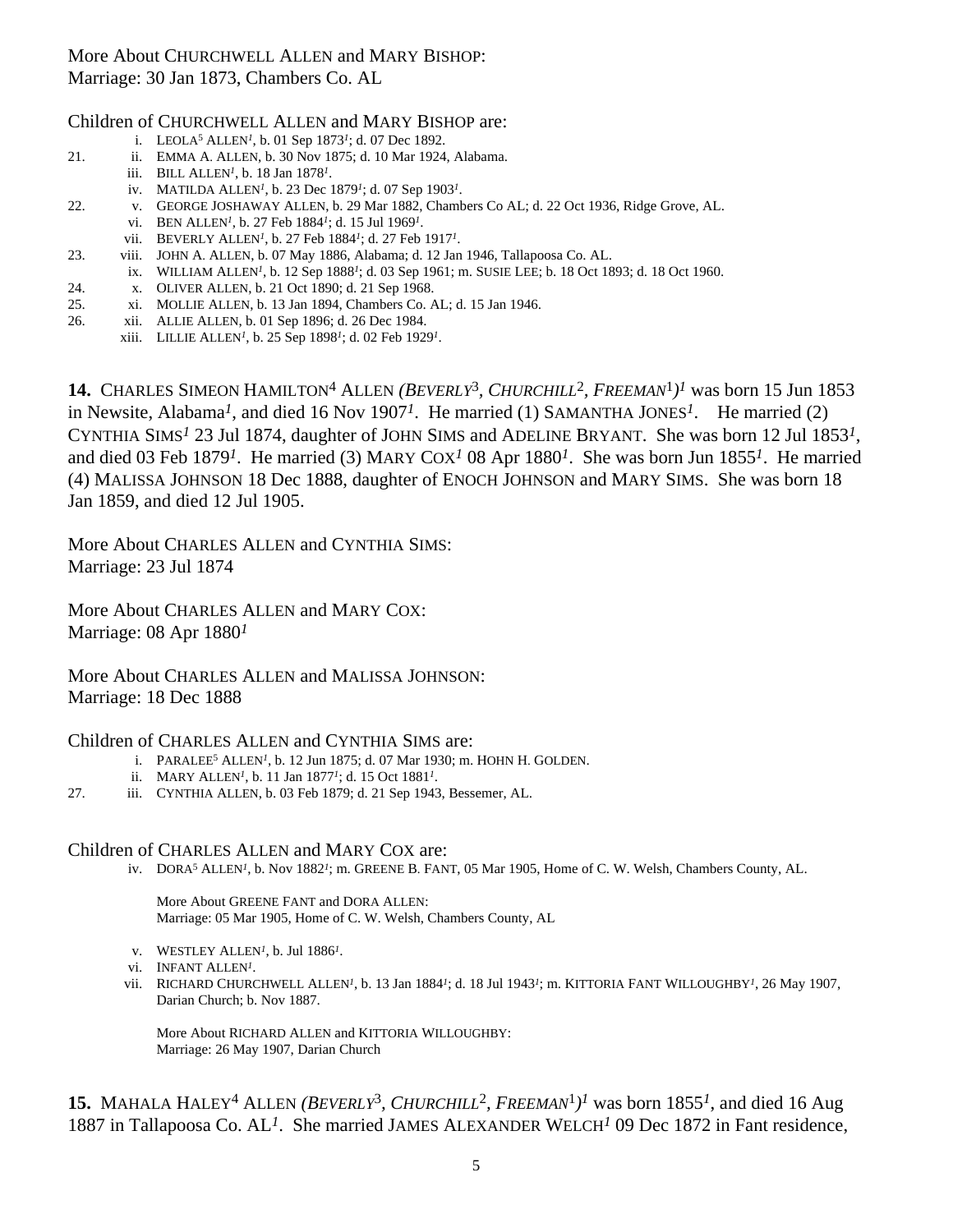Chambers County, AL, son of JAMES WELCH and ELIZABETH GOSS. He was born 17 Aug 1851 in Tallapoosa Co, AL*1*, and died 28 Apr 1927 in Lafayette, Chambers Co. AL*1*.

#### More About JAMES WELCH and MAHALA ALLEN: Marriage: 09 Dec 1872, Fant residence, Chambers County, AL

Children of MAHALA ALLEN and JAMES WELCH are:

i. THOMAS JEFFERSON5 WELCH*1*, b. 23 Aug 1873, Tallapoosa Co, AL*1*; d. 23 Mar 1927, Lafayette, Chambers Co. AL*1*; m. LILLA ANN SMITH*1*, 19 Nov 1893, Residence of Joe Smith, Chambers County, AL; b. 16 Apr 1877, Chambers Co. AL*1*; d. 09 Apr 1958, Dadeville, Tallapoosa Co. A*1*.

More About THOMAS WELCH and LILLA SMITH: Marriage: 19 Nov 1893, Residence of Joe Smith, Chambers County, AL

- ii. MARY JANE WELCH, b. 21 Feb 1875; d. 29 Jan 1914; m. W. W. CARTER; b. 19 Apr 1872; d. 19 Jun 1932.
- 28. iii. JAMES BEVERLY WELCH, b. 01 Feb 1880, Tallapoosa Co. AL; d. 08 Nov 1927, Lanett, AL.

**16.** HAZEKIAH FLEMING4 ALLEN *(BEVERLY*3*, CHURCHILL*2*, FREEMAN*1*)1* was born 05 Jan 1858*1*, and died 11 Mar 1917*1*. He married (1) MALISSA JOHNSON, daughter of ENOCH JOHNSON and MARY SIMS. She was born 18 Jan 1859, and died 12 Jul 1905. He married (2) CATHERINE SIMS*1* 11 Dec 1884 in Chambers Co. AL, daughter of PAUL SIMS and FRANCIS CAUSEY.

More About HAZEKIAH ALLEN and CATHERINE SIMS: Marriage: 11 Dec 1884, Chambers Co. AL

### Children of HAZEKIAH ALLEN and MALISSA JOHNSON are:

- i. WAYNE5 ALLEN.
- ii. ALBERT ALLEN, b. 08 Aug 1890; d. 07 Jan 1958; m. LENA MOORE; b. 01 Mar 1894; d. 15 Dec 1983.

#### Children of HAZEKIAH ALLEN and CATHERINE SIMS are:

- iii. PAUL B. 5 ALLEN, b. 19 Nov 1895; d. 07 Mar 1963.
- iv. CHARLIE ALLEN.

**17.** LUCY V.<sup>4</sup> ALLEN (BEVERLY<sup>3</sup>, CHURCHILL<sup>2</sup>, FREEMAN<sup>1</sup>)<sup>I</sup> was born 1860<sup>I</sup>. She married JOHN SILAS SIMS, JR<sup>1</sup> 17 Dec 1874 in Chambers Co. AL, son of JOHN SIMS and ADELINE BRYANT.

More About JOHN SIMS and LUCY ALLEN: Marriage: 17 Dec 1874, Chambers Co. AL

#### Children of LUCY ALLEN and JOHN SIMS are:

- 29. i. BEVERLY V. 5 SIMS, b. 08 Jul 1879; d. 26 Dec 1933.
	- ii. DELLA SIMS*1*, m. JOHN MILES.
	- iii. ALLEN SIMS*1*.
	- iv. LULA SIMS*1*.
	- v. ADDIE SIMS*1*.
	- vi. LENA SIMS*1*.
	- vii. HALEY SIMS*1*.
	- viii. SEABORN SIMS*1*.
	- ix. CHARLES TILLMAN SIMS*1*, m. MINNIE LEE FLOURNOY, 03 Jan 1909, Home of Joe Flournoy, Chambers County, AL.

More About CHARLES SIMS and MINNIE FLOURNOY: Marriage: 03 Jan 1909, Home of Joe Flournoy, Chambers County, AL

18. ALICE BEATRICE<sup>4</sup> ALLEN *(BEVERLY<sup>3</sup>, CHURCHILL<sup>2</sup>, FREEMAN<sup>1</sup>)<sup>1</sup> was born 28 Sep 1861<sup>1</sup>, and died 15*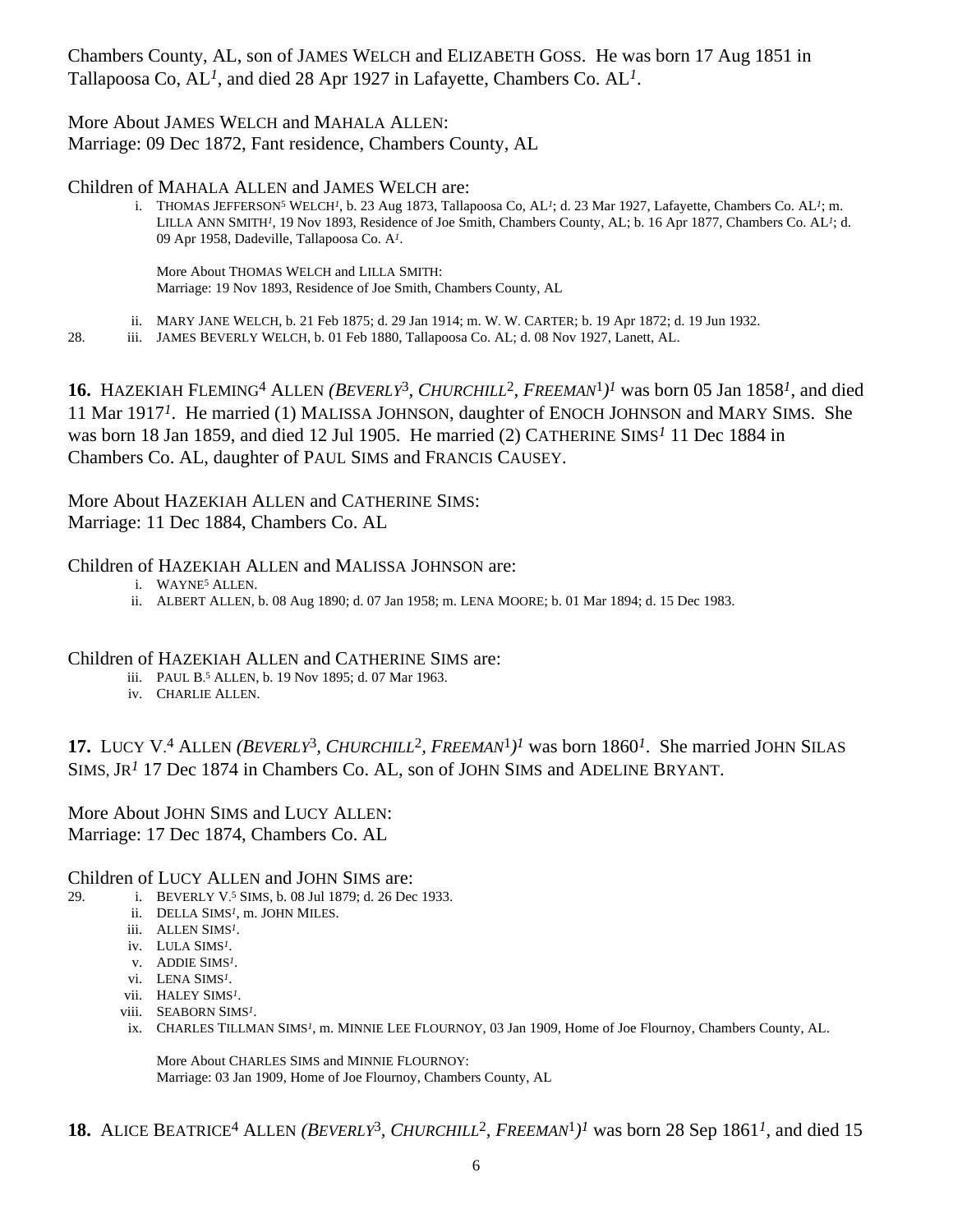Jul 1887 in Tallapoosa Co. AL*1*. She married THOMAS JEFFERSON BISHOP II*1* 1882 in Chambers County, AL, son of THOMAS BISHOP and SARAH QUATTLEBAUM. He was born 10 Oct 1857 in Coosa County, Alabama*1*, and died 10 Feb 1923*1*.

More About THOMAS BISHOP and ALICE ALLEN: Marriage: 1882, Chambers County, AL

Children of ALICE ALLEN and THOMAS BISHOP are:

- i. CHESLEY BEVERLY5 BISHOP*1*, b. 1882; d. 1968; m. LEONA LINDSEY.
- ii. CHARLES JEFFERSON BISHOP*1*, b. 13 Oct 1884*1*; d. 1956; m. EUNICE HODNETT.
- iii. LEONARD BISHOP*1*, b. 1886; d. 1962; m. LILLIE LIUSK.

**19.** MARY JANE4 ALLEN *(BEVERLY*3*, CHURCHILL*2*, FREEMAN*1*)1* was born 10 Apr 1862*1*, and died 14 Dec 1938 in AL. She married GEORGE AARON BISHOP 27 Jan 1881 in Chambers Co. AL*1*, son of BENJAMIN BISHOP and ELIZABETH QUATTLEBAUM. He was born 24 Jan 1858 in Alabama, and died 10 Sep 1947 in Chambers Co. AL.

More About GEORGE BISHOP and MARY ALLEN: Marriage: 27 Jan 1881, Chambers Co. AL*1*

Children of MARY ALLEN and GEORGE BISHOP are:

i. LONNIE5 BISHOP*1*, b. 10 Jun 1886, Alabama; d. 27 Sep 1932; m. WILLIE T. BARKER, 22 Aug 1909, J. W. Stanfield residence, Chambers County, AL; b. 23 Oct 1887, Alabama; d. 15 Oct 1967.

More About WILLIE BARKER and LONNIE BISHOP: Marriage: 22 Aug 1909, J. W. Stanfield residence, Chambers County, AL

- ii. ELBE BISHOP*1*.
- iii. HERBERT BENJAMIN BISHOP*1*, b. 08 Jun 1896, Alabama*1*; d. 04 Apr 1984; m. IZORA WILLOUGHBY, 08 Apr 1917, Mountain Springs Church, Chambers County, AL; b. 26 Jan 1899, Chambers Co. AL; d. 12 Nov 1994.

More About HERBERT BISHOP and IZORA WILLOUGHBY: Marriage: 08 Apr 1917, Mountain Springs Church, Chambers County, AL

- iv. ELDRIDGE BISHOP*1*.
- v. ETHERIDGE BISHOP*1*.

*Generation No. 5*

**20.** WALTER ROCKFELLER5 ALLEN *(REX*4*, JOSHUA C.* 3*, CHURCHILL*2*, FREEMAN*1*)* was born Oct 1883. He married ELLA PEARL CARTER 07 Aug 1904 in Tallapoosa Co. Alabama.

More About WALTER ALLEN and ELLA CARTER: Marriage: 07 Aug 1904, Tallapoosa Co. Alabama

Child of WALTER ALLEN and ELLA CARTER is:

i. WOODMAN6 ALLEN.

**21.** EMMA A. 5 ALLEN *(CHURCHWELL H.* 4*, BEVERLY*3*, CHURCHILL*2*, FREEMAN*1*)1* was born 30 Nov 1875*1*, and died 10 Mar 1924 in Alabama*1*. She married J. GEORGE WASHINGTON TAPLEY*1* 27 Sep 1896 in Home of C. W. Welsh Chambers Co. AL, son of THOMAS TAPLEY and MARY COUCH. He was born 29 Aug 1871*1*, and died 27 Sep 1950*1*.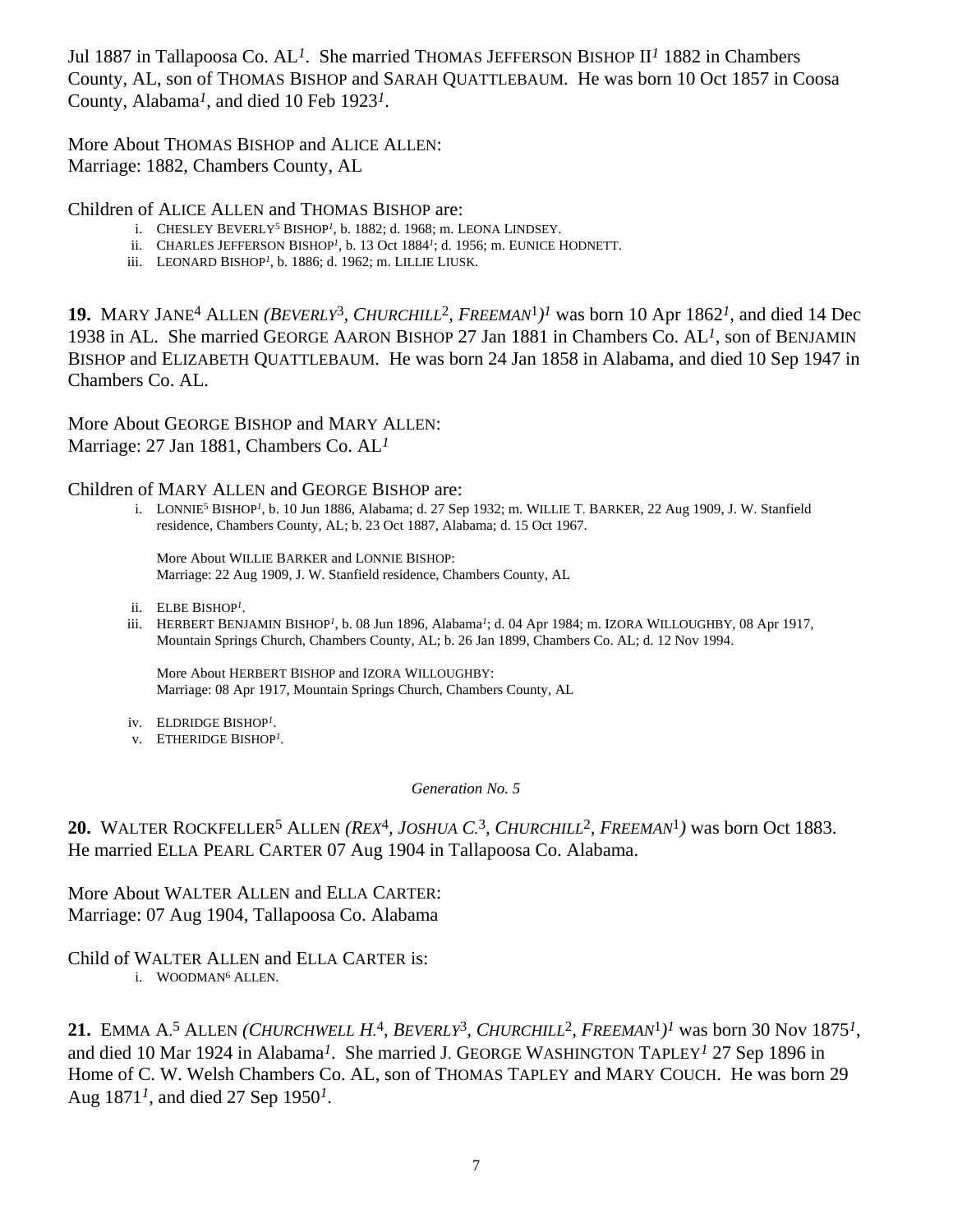# More About J. TAPLEY and EMMA ALLEN: Marriage: 27 Sep 1896, Home of C. W. Welsh Chambers Co. AL

### Children of EMMA ALLEN and J. TAPLEY are:

- i. LEALEM6 TAPLEY, b. Aug 1897, Tallapoosa Co. AL.
- ii. CHURCH TAPLEY, b. 05 Aug 1899, Tallapoosa Co. AL; d. Apr 1974, Lee County, AL.
- iii. ISON TAPLEY, b. 15 Sep 1908; d. 04 Apr 1919, Alabama.

**22.** GEORGE JOSHAWAY5 ALLEN *(CHURCHWELL H.* 4*, BEVERLY*3*, CHURCHILL*2*, FREEMAN*1*)1* was born 29 Mar 1882 in Chambers Co AL*1*, and died 22 Oct 1936 in Ridge Grove, AL*1*. He married NANCY ELIZABETH TAPLEY*1* 14 Oct 1897 in Chambers County, AL, daughter of THOMAS TAPLEY and MARY COUCH. She was born Apr 1877 in Tallapoosa Co. AL, and died in Elmo County, AL ??.

More About GEORGE ALLEN and NANCY TAPLEY: Marriage: 14 Oct 1897, Chambers County, AL

Children of GEORGE ALLEN and NANCY TAPLEY are:

- i. JOSHWAY THOMAS AVEN6 ALLEN, b. 01 Sep 1899.
- ii. MAMIE ALLEN, b. 08 Sep 1901.
- iii. MAE BELLE ALLEN, b. 07 Oct 1904.
- 30. iv. GEORGE JOSHAWAY ALLEN, b. 14 Dec 1906, Tallasee, AL; d. 06 Oct 1957, Montgomery, AL.
	- v. ANDREL ALLEN, b. 13 Aug 1909, Tallapoosa Co. AL; d. 22 Jul 1942, Alabama.
	- vi. ALVIN BURON ALLEN, b. 19 Feb 1912.
	- vii. JOE DAVID ALLEN, b. 07 May 1915; m. EVIE MAE; b. 19 Jan 1920, Oxford, AL; d. 25 Dec 2003, East Alabama Medical Center Opelika, AL.
	- viii. WILLARD EVELYN ALLEN, b. 25 Nov 1919.

**23.** JOHN A. 5 ALLEN *(CHURCHWELL H.* 4*, BEVERLY*3*, CHURCHILL*2*, FREEMAN*1*)1* was born 07 May 1886 in Alabama*1*, and died 12 Jan 1946 in Tallapoosa Co. AL*1*. He married BARBARA LEE DANIEL*1* 18 Jan 1905 in At the home of C. W. Welsh., daughter of WILLIAM DANIEL and THEOXENA WOOD. She was born 29 Sep 1886 in Clay Co., AL*1*, and died 11 Jan 1960 in Chambers Co. AL*1*.

More About JOHN ALLEN and BARBARA DANIEL: Marriage: 18 Jan 1905, At the home of C. W. Welsh.

#### Children of JOHN ALLEN and BARBARA DANIEL are:

- 31. i. ETHEL LAVORA6 ALLEN, b. 18 Oct 1905, Wadley Randolph Co, AL; d. 12 Jan 1993, McCurtain Memorial Hospital, Idabel, OK.
- 32. ii. LOLA ALLEN, b. 08 Mar 1909; d. 06 Aug 1996.
- 33. iii. CAMILLA ALLEN, b. 02 Jan 1923.
- 34. iv. JOHNNIE ALLEN, JR., b. 01 Mar 1925, Chambers Co. AL; d. 06 May 2001, Jackson Hospital Montgomery, AL/Montgomery, Montgomery Co., AL.
- 35. v. JAMES THOMAS ALLEN, b. 15 Jul 1927, LaFayette, AL; d. 07 Sep 1990, Covenant Medical Center Champaign, IL.

**24.** OLIVER5 ALLEN *(CHURCHWELL H.* 4*, BEVERLY*3*, CHURCHILL*2*, FREEMAN*1*)1* was born 21 Oct 1890*1*, and died 21 Sep 1968*1*. He married NANNIE FANT*1* 26 Nov 1911 in J. P. Carter residence, daughter of WILLIAM DAVID FANT. She was born 02 Mar 1895*1*, and died 26 Dec 1966 in East Alabama Medical Center Opelika, AL*1*.

More About OLIVER ALLEN and NANNIE FANT: Marriage: 26 Nov 1911, J. P. Carter residence

Children of OLIVER ALLEN and NANNIE FANT are: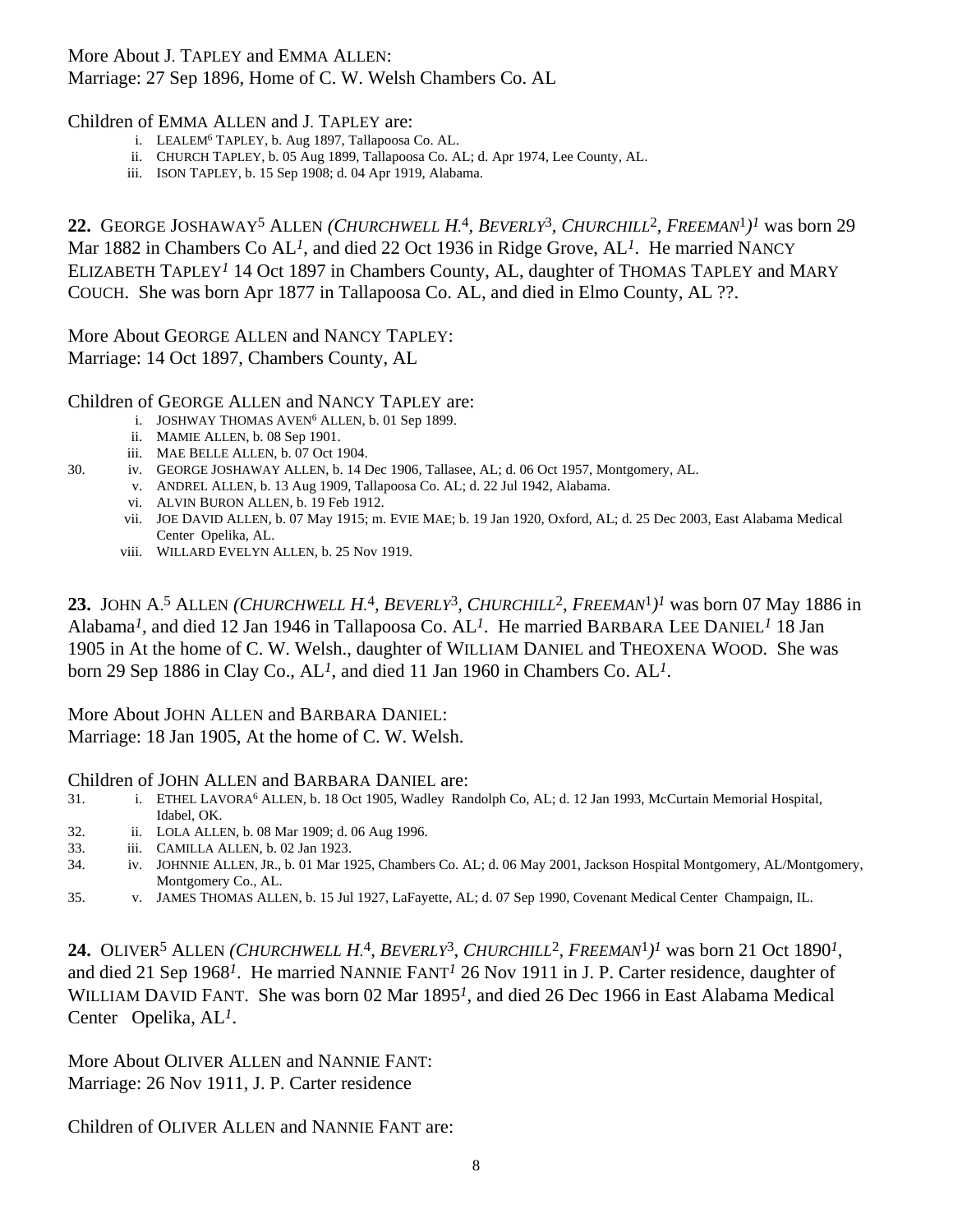- i. FLOYD6 ALLEN*1*, b. 16 Feb 1919, Chambers Co. AL*1*; d. 03 Jun 1991, East Alabama Medical Center Opelika, AL; m. ROSALIA*1*; b. 04 Sep 1913, Baldwin County, Alabama*1*; d. 07 Mar 2001, East Alabama Medical Center Opelika, AL.
- ii. WYLLODEAN ALLEN*1*, b. 21 Jan 1929; m. HENDRIX.
- iii. LOIS ALLEN<sup>1</sup>, b. 25 Oct 1916, Chambers Co. AL; d. 16 Jan 2003, Alexander City, AL; m. RAY M. PHILLIPS; b. 22 Nov 1916; d. Jul 1970, Chambers Co. AL.
- iv. ROY ALLEN.

**25.** MOLLIE5 ALLEN *(CHURCHWELL H.* 4*, BEVERLY*3*, CHURCHILL*2*, FREEMAN*1*)1* was born 13 Jan 1894 in Chambers Co. AL*1*, and died 15 Jan 1946*1*. She married ANTHAN ALLEN BARKER 27 Jul 1913 in Churchwell H. Allen's Home, son of MOSES BARKER and IDA FANT. He was born 19 Jun 1893 in Chambers Co. AL, and died 13 Apr 1984.

More About ANTHAN BARKER and MOLLIE ALLEN: Marriage: 27 Jul 1913, Churchwell H. Allen's Home

### Children of MOLLIE ALLEN and ANTHAN BARKER are:

- i. CATHERINE6 BARKER, b. 28 Aug 1920; m. PHIL RAGAZZO.
- ii. MELVIN BARKER, b. 09 Jan 1926; m. DOT SARGENT.
- iii. ALLEN EMERSON BARKER, b. 29 Nov 1928, Chambers Co. AL; d. 27 Jul 2004, Lanett, AL.

**26.** ALLIE5 ALLEN *(CHURCHWELL H.* 4*, BEVERLY*3*, CHURCHILL*2*, FREEMAN*1*)1* was born 01 Sep 1896*1*, and died 26 Dec 1984*1*. She married MERRILL PRESCOTT PARRISH*1*. He was born 29 Aug 1897*1*, and died 21 May 1972*1*.

### Children of ALLIE ALLEN and MERRILL PARRISH are:

- i. MATRED MAREENA6 PARRISH*1*, b. 15 Jul 1919*1*; d. 04 Nov 1995*1*.
- ii. VIRGINIA PARRISH*1*, b. 07 Nov 1921*1*; d. 06 Aug 2002, LaFayette, Chambers Co., Alabama.

**27.** CYNTHIA5 ALLEN *(CHARLES SIMEON HAMILTON*4*, BEVERLY*3*, CHURCHILL*2*, FREEMAN*1*)1* was born 03 Feb 1879, and died 21 Sep 1943 in Bessemer, AL. She married POLEMON MOTIER MCKNIGHT 23 Nov 1902 in Home of C. W. Welsh, Chambers County, AL. He was born 25 Dec 1883, and died 21 Feb 1926.

More About POLEMON MCKNIGHT and CYNTHIA ALLEN: Marriage: 23 Nov 1902, Home of C. W. Welsh, Chambers County, AL

Children of CYNTHIA ALLEN and POLEMON MCKNIGHT are:

- i. ESTINE6 MCKNIGHT, b. 28 Dec 1904; m. WILLIE DAVID FITZPATRICK.
- ii. HORACE MCKNIGHT, b. 20 Dec 1910.

**28.** JAMES BEVERLY5 WELCH *(MAHALA HALEY*4 *ALLEN, BEVERLY*3*, CHURCHILL*2*, FREEMAN*1*)* was born 01 Feb 1880 in Tallapoosa Co. AL, and died 08 Nov 1927 in Lanett, AL. He married (1) MARGARET GLENDORA TAPLEY, daughter of THOMAS TAPLEY and MARY COUCH. She was born 23 Dec 1881 in Tallapoosa Co. AL, and died 09 Nov 1967 in West Point, GA. He married (2) MARGARET GLENDORA TAPLEY 24 Feb 1901, daughter of THOMAS TAPLEY and MARY COUCH. She was born Mar 1883 in Tallapoosa Co. AL, and died Bef. 1940 in Alabama.

More About JAMES WELCH and MARGARET TAPLEY: Marriage: 24 Feb 1901

Children of JAMES WELCH and MARGARET TAPLEY are:

i. LILLIAN PEARL<sup>6</sup> WELCH, b. 22 Aug 1903, Chambers Co. AL; d. 08 Apr 1999, Opelika, AL.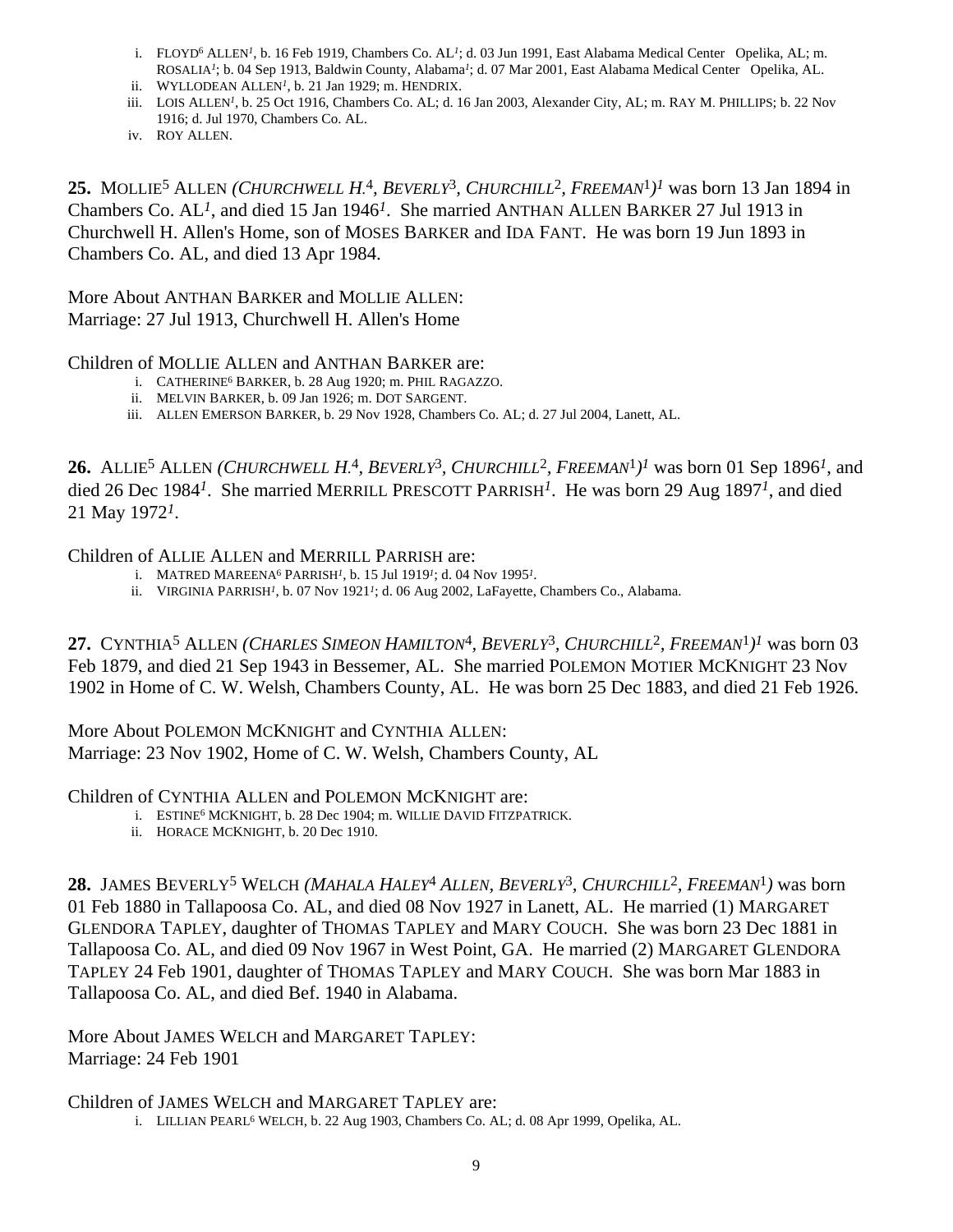- ii. MARY WELCH, b. 10 Apr 1906, Chambers Co. AL; d. 22 Jun 1987, Opelika, AL; m. WILLIE HUGH OLIVER.
- iii. EUNICE WELCH, b. 20 Sep 1910, Chambers Co. AL; d. Jan 1963, Opelika, AL.
- iv. RUBY WELCH, b. 05 Jan 1919, Langdale, AL.

**29.** BEVERLY V. 5 SIMS *(LUCY V.* 4 *ALLEN, BEVERLY*3*, CHURCHILL*2*, FREEMAN*1*)1* was born 08 Jul 1879*1*, and died 26 Dec 1933. He married LUCY PEARL HARDY 11 Dec 1904 in Daviston, Tallapoosa County, Alabama. She was born 11 Aug 1879, and died 08 Nov 1952.

More About BEVERLY SIMS and LUCY HARDY: Marriage: 11 Dec 1904, Daviston, Tallapoosa County, Alabama

Child of BEVERLY SIMS and LUCY HARDY is:

i. CARL J. 6 SIMS, b. 23 Oct 1905; d. 28 Mar 1928.

*Generation No. 6*

**30.** GEORGE JOSHAWAY6 ALLEN *(GEORGE JOSHAWAY*5*, CHURCHWELL H.* 4*, BEVERLY*3*, CHURCHILL*2*, FREEMAN*1*)1* was born 14 Dec 1906 in Tallasee, AL*1*, and died 06 Oct 1957 in Montgomery, AL*1*. He married HALEY WELCH*1* 02 Feb 1926. She was born 26 Jul 1909 in Temple, Bell Co. TX*1*, and died 12 Jun 1973 in Escondido, CA*1*.

More About GEORGE ALLEN and HALEY WELCH: Marriage: 02 Feb 1926

### Children of GEORGE ALLEN and HALEY WELCH are:

i. MARY MADELINE7 ALLEN*1*, b. 13 Dec 1926, East Tallasee, Tallapoosa Co. AL*1*; d. 06 Apr 1981, Escondido, San DiegoCounty, CA*1*; m. WILSON DAVIS HALL, JR.*1*, 07 Apr 1942.

More About WILSON HALL and MARY ALLEN: Marriage: 07 Apr 1942

ii. GENIE ALLEN.

**31.** ETHEL LAVORA6 ALLEN *(JOHN A.* 5*, CHURCHWELL H.* 4*, BEVERLY*3*, CHURCHILL*2*, FREEMAN*1*)1* was born 18 Oct 1905 in Wadley Randolph Co, AL*1*, and died 12 Jan 1993 in McCurtain Memorial Hospital, Idabel, OK*1*. She married LUMUS HOMER MONCUS*1* 11 Dec 1921. He was born 09 Sep 1901 in Dadeville, AL, and died 17 Jan 1986 in McCurtain Memorial Hospital, Idabel, OK.

More About LUMUS MONCUS and ETHEL ALLEN: Marriage: 11 Dec 1921

Children of ETHEL ALLEN and LUMUS MONCUS are:

- i. JUANITA7 MONCUS, b. 16 Jan 1924, Davidson, AL; d. 18 Feb 1993, McCurtain Memorial Hospital, Idabel, OK.
- ii. WYNONNA MONCUS, b. 15 Jul 1926; m. FRANCIS H. BENJAMIN; b. 27 Mar 1920, Edina, Missouri; d. 05 Sep 2003, El Paso, TX.
- iii. LUMUS ROSS MONCUS, b. 16 Aug 1929, Davidson, AL; d. 27 Jun 1997, Broken Bow, OK.
- iv. VIRGINIA MONCUS, b. 25 Oct 1931; d. 17 Jan 1985.

**32.** LOLA6 ALLEN *(JOHN A.* 5*, CHURCHWELL H.* 4*, BEVERLY*3*, CHURCHILL*2*, FREEMAN*1*)1* was born 08 Mar 1909*1*, and died 06 Aug 1996*1*. She married (1) EDGAR SARGENT*1*. He was born 25 Nov 1907, and died 17 Jul 1997 in Lanett, AL. She married (2) WILLIAM WESLEY COOLEY, son of JAMES COOLEY and FRANCES DANIEL. He was born 18 Aug 1903 in Tallapoosa Co. AL, and died Jun 1984 in Tallassee